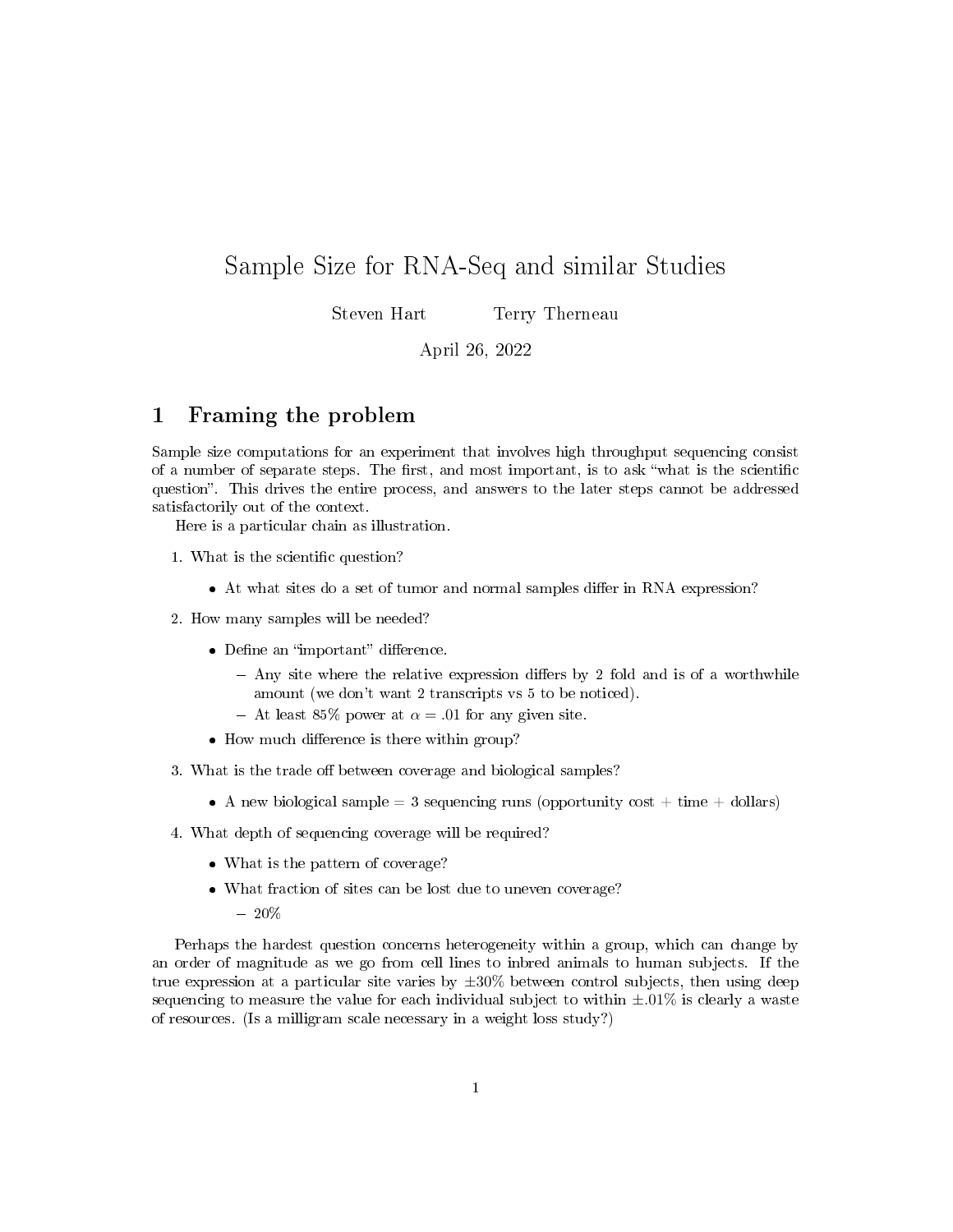#### 2 Usage

A formal sample size calculation for comparison of two groups will involve five factors, each of which is an argument to the rnapower function.

- The depth of sequencing and consequent expected count  $\mu$  for a given transcript, argument depth.
- The coefficient of variation of counts within each of the two groups, argument  $cv$ .
- The relative expression that we wish to detect  $\Delta$ , argument effect.
- The target false positive rate  $\alpha$  and false negative rate  $\beta$  desired (or power = 1  $\beta$ ), arguments alpha and power.
- The number of samples  $n$  in each group, argument **n**

Here is an example where we assume an average depth of coverage of 20, equal within group coefficient of variation of .4, and a range of effect sizes. The result is the number of subjects per group that are required. When only 1 CV value is given the program assumes the same value for both groups.

```
> library(RNASeqPower)
> rnapower(depth=20, cv=.4, effect=c(1.25, 1.5, 1.75, 2),
        alpha= .05, power=c(.8, .9))
          0.8 0.9
1.25 66.204618 88.629200
1.5 20.051644 26.843463
1.75 10.526332 14.091771
2 6.861294 9.185326
```
The resulting table has one row for each of the four effect sizes and one column for each power value. It requires a large sample size to detect a 25% increase with high power (89 per group), but the sizes fall off rapidly as the true biologic impact grows larger. The following calls vary the depth of sequencing and the CV.

```
> rnapower(depth=100, cv=.4, effect=c(1.25, 1.5, 1.75, 2),
         alpha= .05, power=c(.8, .9))
          0.8 0.9
1.25 53.594215 71.74745
1.5 16.232283 21.73042
1.75 8.521316 11.40762
2 5.554381 7.43574
> rnapower(depth=1000, cv=.4, effect=c(1.25, 1.5, 1.75, 2),
        alpha= .05, power=c(.8, .9))
          0.8 0.9
1.25 50.756874 67.949053
1.5 15.372927 20.579988
1.75 8.070188 10.803691
     2 5.260326 7.042083
```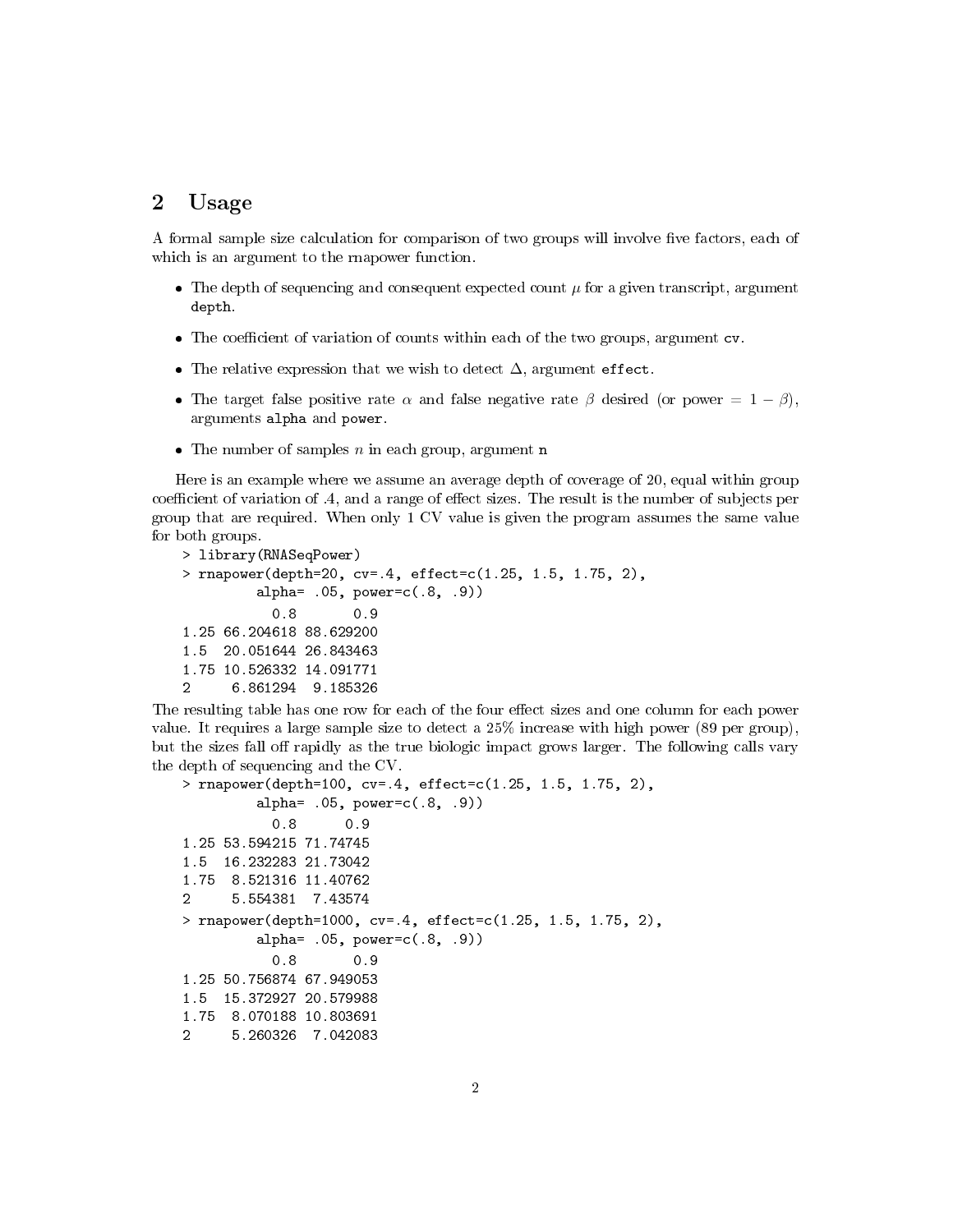```
> rnapower(depth=20, cv=.3, effect=c(1.25, 1.5, 1.75, 2),
        alpha= .05, power=c(.8, .9))
          0.8 0.9
1.25 44.136412 59.086133
1.5 13.367763 17.895642
1.75 7.017554 9.394514
2 4.574196 6.123551
```
Increasing the depth to 100 gives some decrease in sample size, but a further increase to 1000 results in only minor further gain. Reduction in the within-group CV has a more substantial effect. We have found that in most cases the between subject variability and not assay variation is the major component of error.

When calling the function any one of parameters except the depth of sequencing can be omitted, the function will then solve for that parameter. So for instance to compute the power of a run with a known sample size we could use

> rnapower(depth=8, n=10, cv=0.1, effect=c(1.5, 1.75, 2), alpha=.05) 1.5 1.75 2 0.6941394 0.9258762 0.9880395

The function has two other optional arguments n2 and cv2, which allow calculations for the case that the sample size or coefficient of variation differs between the two groups. The default is to assume that they are the same.

Values for the statistical parameters are traditionally set to  $\alpha = 0.05$  and power of .8 or .9. As a guide for depth and CV Hart et al [1] found that over a range of experiments  $85\% - 95\%$  of targets had coverage of .1 per million mapped, i.e. that a total depth of 40 million would give a coverage of  $\geq 4$  for the majority of targets. They also found an average within group CV of  $\leq 0.4$  for 90% of the genes in a range of human studies, with a lower CV of 0.1 for inbred animals. There will always be a few transcripts with either very low coverage or high within-group variation and for these sample sizes and/or depth would need to be very large. Power calculations would normally be targeted to the majority of targets that are better behaved.

#### 3 Derivation

The set of counts  $y_{ij}$  for a particular transcript i and a set of subjects j often closely follows a negative binomial distribution with variance

$$
\text{var}(y_{ij}) = \mu_i + (\mu_i \psi)^2 \tag{1}
$$

$$
\text{var}\log(y_i) \approx 1/\mu_i + \psi^2 \tag{2}
$$

where  $\mu_i$  is the average expected count at that locus and  $\psi$  is the expected coefficient of variation between subjects. The first term in the variance represents simple Poisson counting variation in the sequencer, the second is due to variation from subject to subject within the group. The value  $\mu_i$  is the expected count for the feature,  $E(y_i) = \mu_i$ . For most studies the final analysis will focus on relative changes in the counts, e.g., "group 2 has a  $55\%$  greater expression of gene z than group 1", which is equivalent to a difference on log scale. Thus equation  $(2)$  is the more